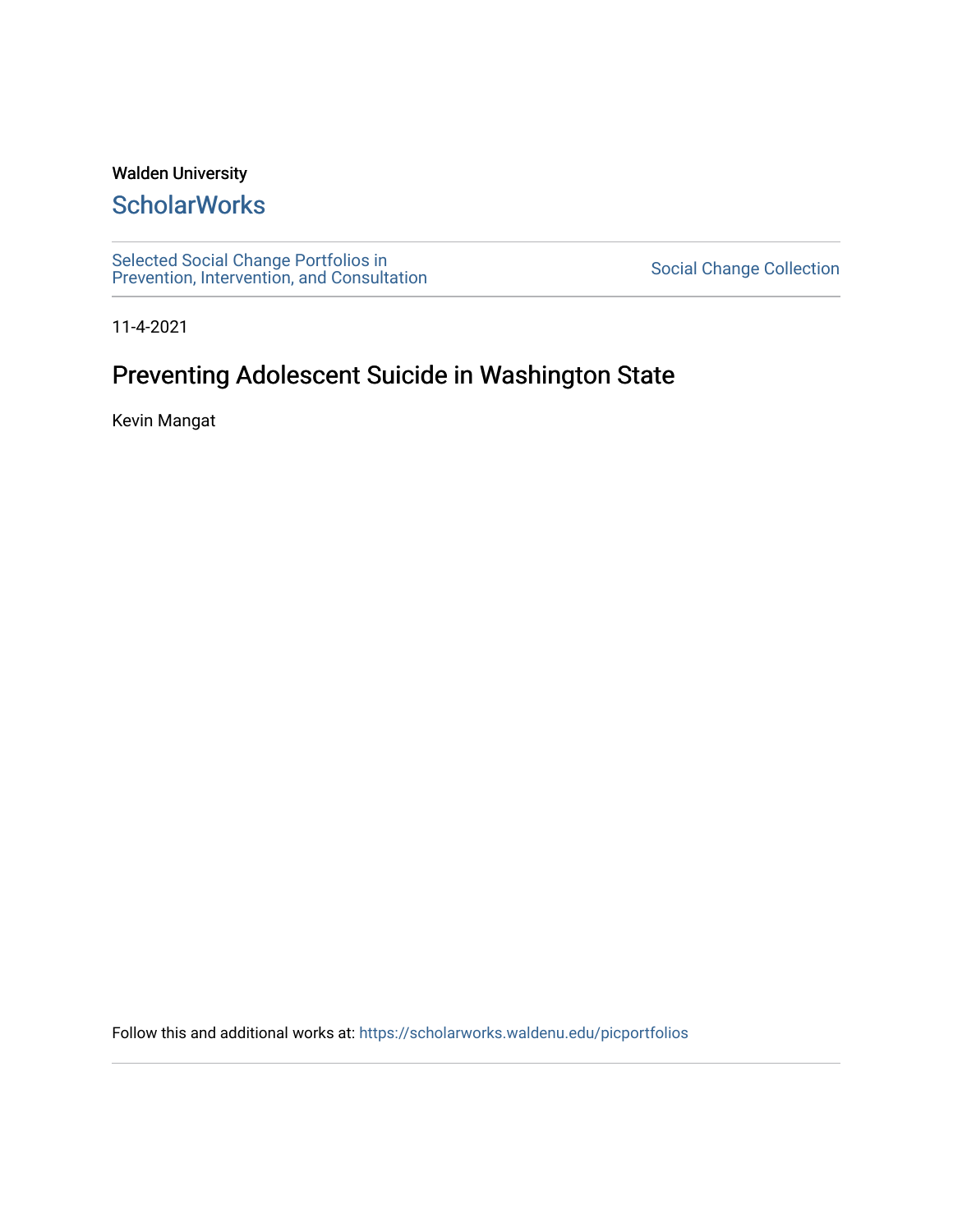COUN 6785: Social Change in Action:

Prevention, Consultation, and Advocacy

#### **Social Change Portfolio**

Kevin Mangat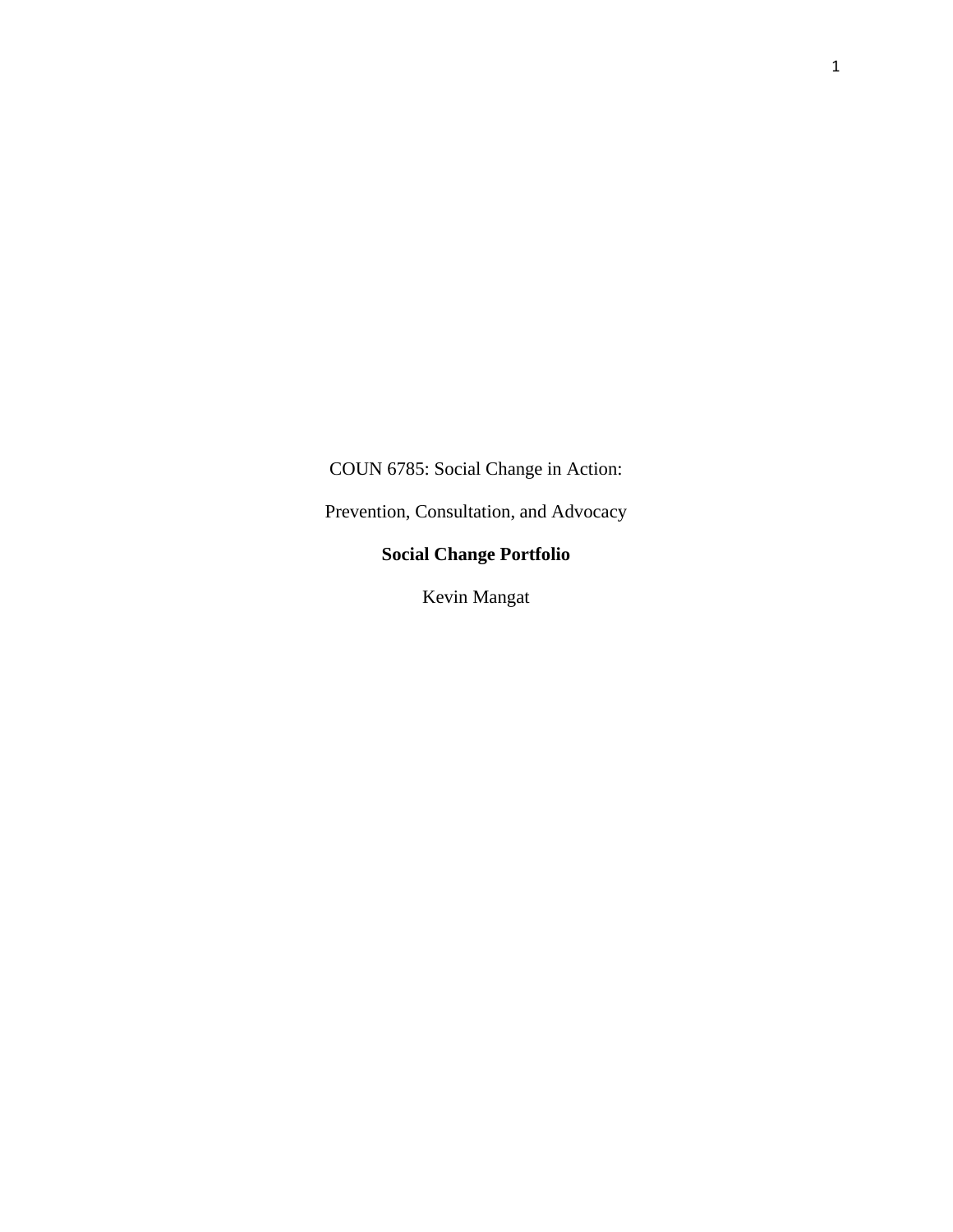#### **OVERVIEW**

Keywords: Preventing Adolescent Suicide in Washington State

Goal Statement: The goal is to prevent adolescent suicide in Washington State.

#### Significant Findings:

The population that I am addressing is the adolescent population within Washington State. The problem is that suicide rates for adolescents in Washington State have been increasing in the past decade. After doing research, some key findings are that our society and with Washington State, we focus more on acute care for mental illness than using preventative measures to help with mental illness. The recommendations are to find and implement resources through preventative measure that can help prevent adolescent suicide in Washington State. Objectives/Strategies/Interventions/Next Steps:

It is important to use counseling and other resources to provide support in preventing adolescent suicide in Washington state. The objectives are to create a framework for adolescents to receive the support they need and less the chance of suicide through different support and preventative measures. Strategies that should be used to decrease suicide amongst adolescents in Washington State are practicing gratitude, having and/or creating positive relationships, and school programs that target potential environmental influences that could lead to adolescent suicide. For example, implementing the program called Positive Action that is a Whole-School Reform Model that addresses school, family, and community (Positive Action, n.d.). The next steps in terms of addressing adolescent suicide in Washington State are to start at the individual level and help facilitate preventative measures to decrease suicide, then expand to an institutional, community, and public policy level.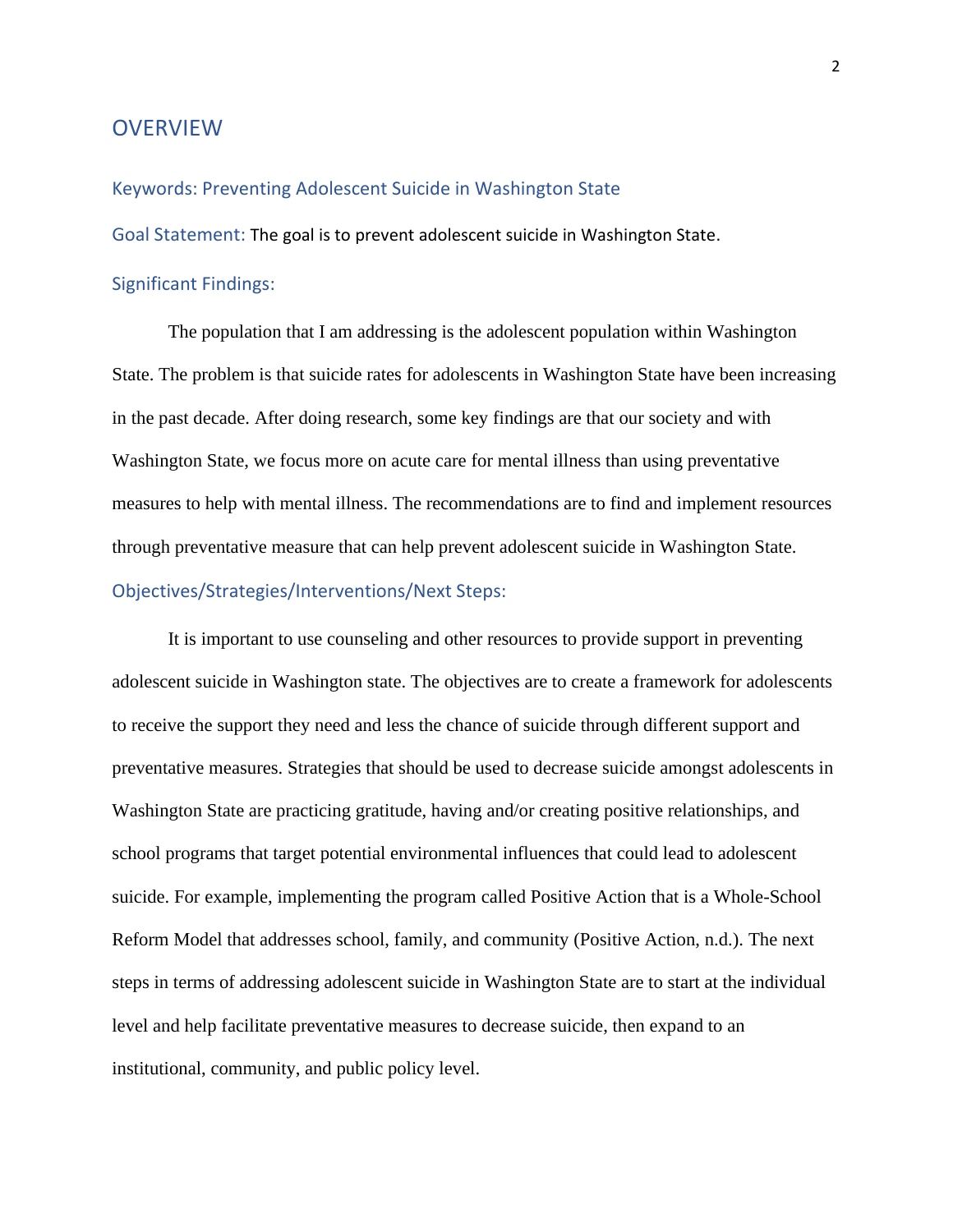### INTRODUCTION Preventing Adolescent Suicide in Washington State

The Social Change Portfolio topic I chose to address is adolescent suicide through preventative measures. For example, using schools as a source for decreasing adolescent suicide within Washington state. Schools are a place that provides, closeness, caring, belonging, satisfaction, and safety that allow adolescents to potentially lower their suicidal thoughts and behaviors (Whitlock et. al, 2014). Schools are more than a place of learning, schools allow for positive experiences, relationships, and structural interrelatedness between youth networks (Whitlock et. al, 2014). School can provide a foundation for adolescents and help reduce suicide through preventative measures.

### PART 1: SCOPE AND CONSEQUENCES Preventing Adolescent Suicide in Washington State

The problem that I identified within my community is adolescent suicide. Suicide is the eighth leading cause of death in Washington state (Washington State Department of Health, n.d.). The Washington state suicide rate among youth between ten and seventeen years of age has been increasing from 3.5 per 100,000 in 2010 to 6.9 per 100,000 in 2018 and has remained higher than national rates from 2010 to 2018 (Washington State Department of Health, n.d.). When an adolescent commits suicide, this has a severely negative impact on their family and others affiliated with that adolescent. Suicide and attempted suicide, nationally, costs as much as \$33 billion each year (Washington State Department of Health, n.d.). The goal for this Social Change Portfolio is to use school, among other influences, as a way to create an environment of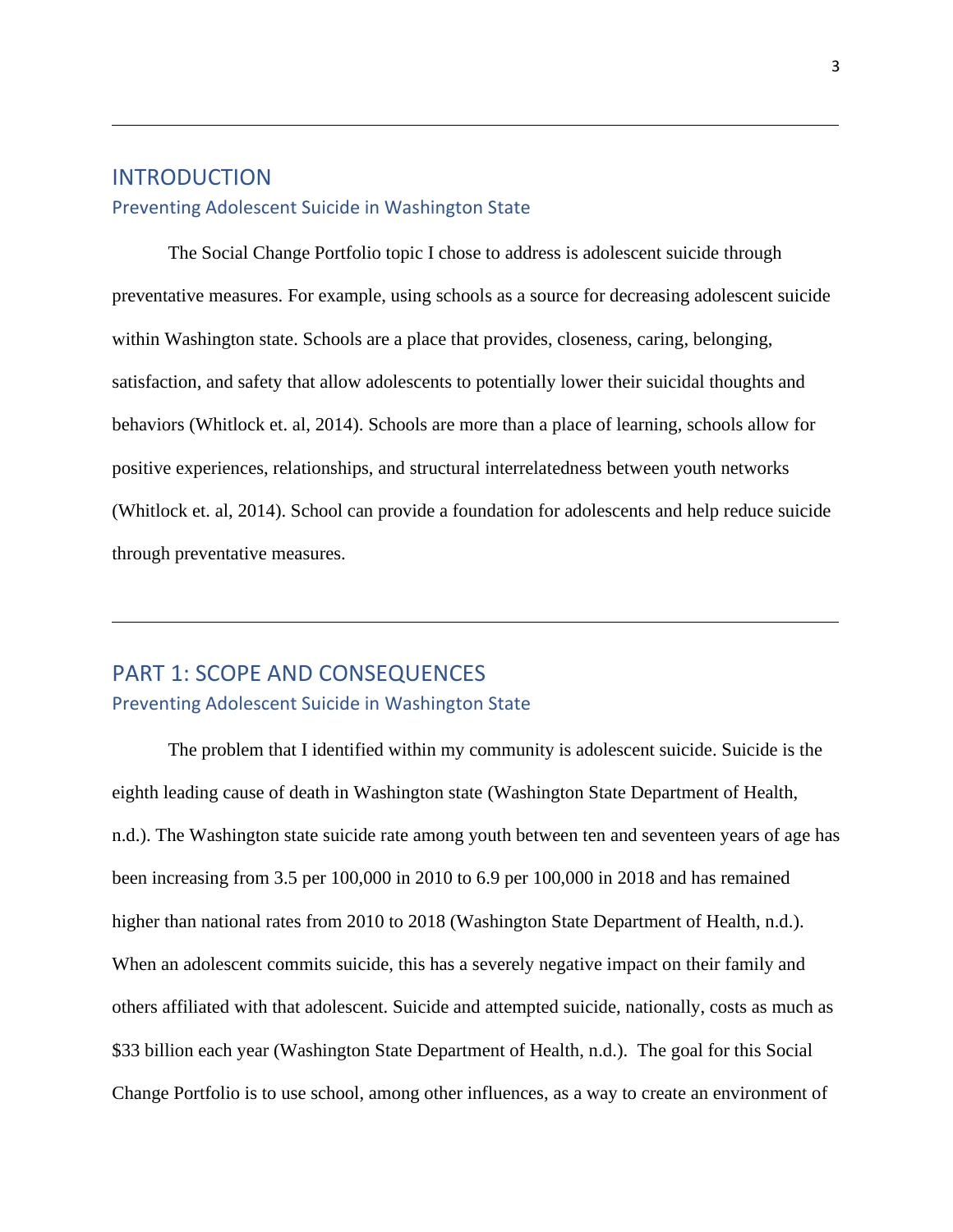support to help prevent adolescent suicide through teachers, counselors, support staff, and even peers by providing counseling and social support that can help create a foundation to help reduce suicide for adolescents through preventative measures.

### PART 2: SOCIAL-ECOLOGICAL MODEL Preventing Adolescent Suicide in Washington State

Using the social-ecological model, I will analyze how to prevent adolescent suicide in Washington State at the individual, relationships, community, and societal levels through risk and protective factors. At the individual level of the social-ecological model, biological and personal history factors increase factors for becoming a victim (CDC, n.d.). For example, when an adolescent student in school is being bullied, this is a, "risk factor for social, physical, and psychological problems" (Rey et. al, 2019, p. 1). A protective factor that can help with a risk factor, like bullying, is practicing gratitude (Rey et. al, 2019). Research has shown that gratiute can be obtained when the adolescent recognizes that he/she has obtained a positive outcome and that this positive outcome comes from an external source (Rey et. al, 2019).

At the second level of the social-ecological model, relationships are very important in preventing adolescent suicide in Washington state. By having positive relationships, that are protective factors, it can potentially reduce the negative impact of risks factors. "A person's closest social circle-peers, partners and family members-influences their behavior and contribute to their experience." (CDC, n.d., p. 1). So, this demonstrates that through stronger interpersonal relationships with peers, like in a school setting and family members, this can reduce suicidal ideation and suicide attempts by practicing gratitude (Rey, et. al, 2019). For example, when an adolescent student experience bullying, they can use their resources, including peer or family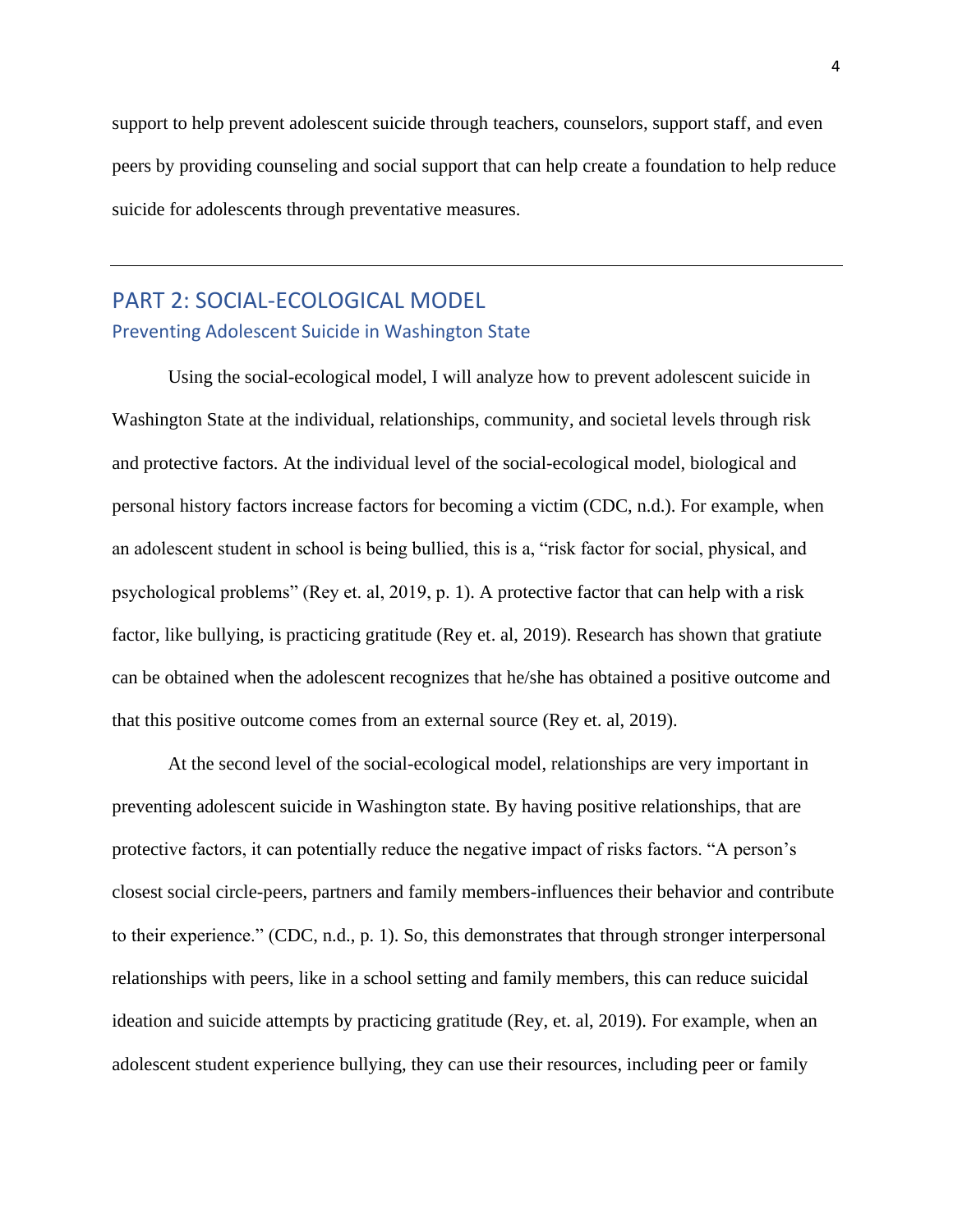focused programs as a source for support, as a protective factor along with practicing gratitude to overcome such risk factors.

School is an example of a community setting, which exemplifies the third level of the social-ecological model, where adolescents may become victims of violence (i.e., bullying). To address this risk factor as a community, schools need to implement programs that target the source of violence. For example, to reduce bullying in schools, the following could potentially be implemented, "disciplinary methods, parent meetings, playground supervision, information for parents, school conferences, classroom rules, and classroom management" (Farrington a& Ttofi, 2009, p. 323). This will help decrease school violence, especially bullying, and act as protective factors.

The fourth level of the social-ecological model are societal factors that encourage or inhibit violence (i.e., bullying) (CDC, n.d.). From the societal norms of what an adolescent watch on television to what they are taught throughout societal cultural norms, each factor plays a role in their development and can either encourage or protect against violence. For example, there can be misperceptions of what is acceptable or unacceptable behavior for adolescent population based off what they are taught, observe, and/or experience which can be become a norm within the society (DiGregorio, n.d.). A preventative measure for such violence, like bullying, is recognition and action taken through policies that can have a positive impact on the adolescent population and others who have an influence on the adolescent population.

PART 3: THEORIES OF PREVENTION Preventing Adolescent Suicide in Washington State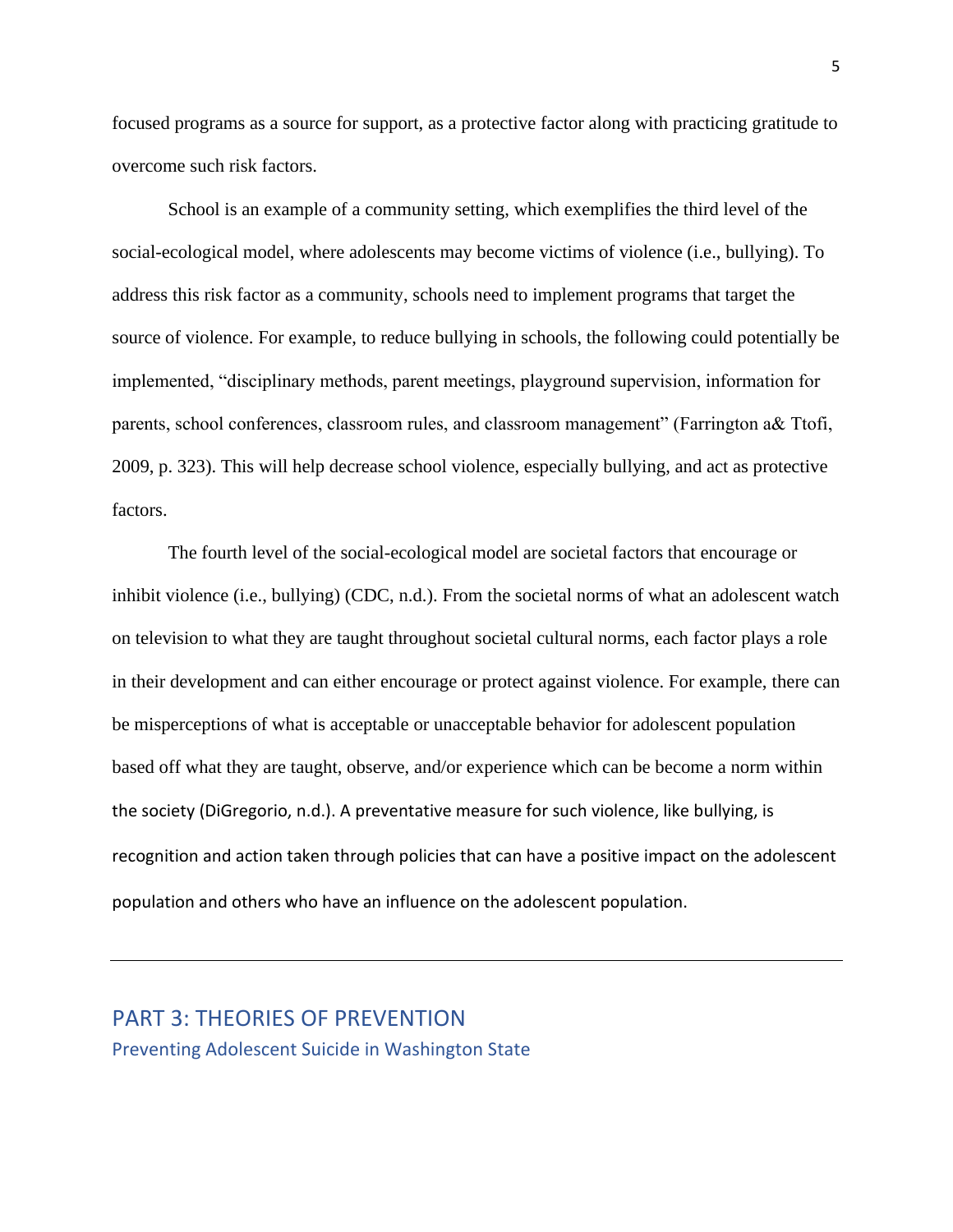At the community level, I can apply communication theory, as discussed by National Cancer Institute, to create an environment of support to help prevent adolescent suicide through providing different types of support that help create a foundation to help reduce suicide for adolescents through preventative measures. "Communication theory explores who says what, in which channels, to whom, and with what effects it investigates how messages are created, transmitted, received, and assimilated" (National Cancer Institute, 2005, p. 29). It's important to target the health of the community through public health communications, which is the development of, "strategic dissemination, and evaluation of relevant, accurate, accessible, and understandable health information…to advance the public's health (National Cancer Institute, 2005, p. 29). Communication theory communicates through multilevel strategies, which include, "the individual level, targeted messages at the group level, social marking at the community level, media advocacy at the policy level, and mass media campaigns at the population level" (National Cancer Institute, 2005, p. 29).

For example, bullying comes in different forms. Bullying has a negative influence on adolescents and can even be a factor in suicide. For example, cyber-bullying is a form of bullying that adolescents face, even on places where advertising is available. Communication theory is appropriate for preventing adolescent suicide in Washington State by using different media platforms to increase awareness of health issues through media agenda setting, public agenda setting, policy agenda setting, problem identification, and framing. Research has shown that, "among students ages 12-18 who reported being bullied at school during the school year, 15 % were bullied online or by text" (ASPA, 2021, p. 1). This specific student population described can really benefit from an evidence-based program that not only targets good behavior, but also targets bad behavior as well.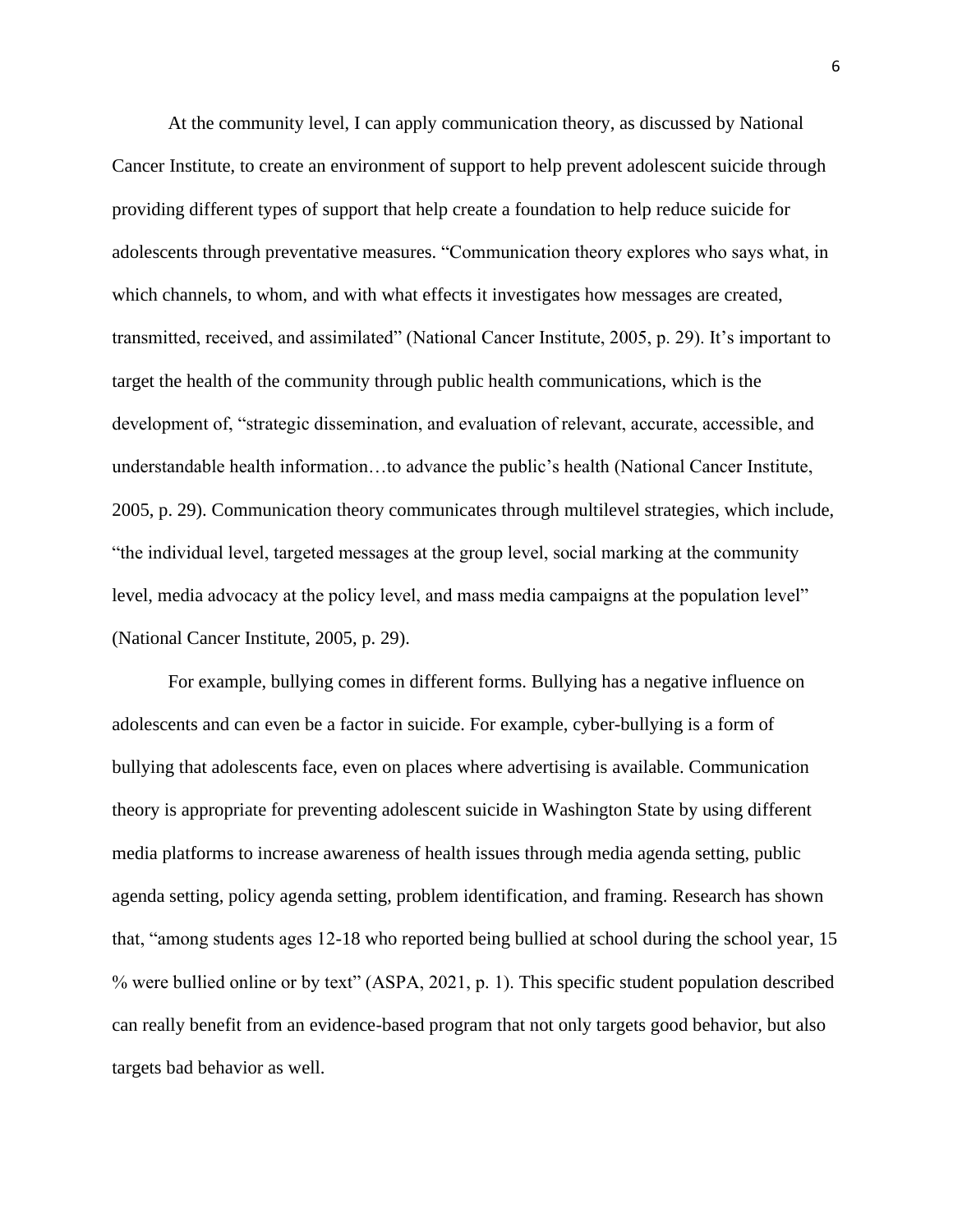An existing evidence-based program for this target problem is Positive Action. Positive Action is a Pre-K-12 school-based program that promotes, "good behavior while disrupting problem behaviors, improves academics, and develops social-emotional and character skills while improving mental and physical health and self-concept" (Institute of Education Sciences (n.d., p.1). Positive Action is based on feeling good about yourself and that there is a positive way of doing everything (Institute of Education Sciences, n.d.). This approach can help in the process of preventing adolescent suicide in Washington State.

### PART 4: DIVERSITY AND ETHICAL CONSIDERATIONS Preventing Adolescent Suicide in Washington State

When evaluating diversity and ethical considerations in relationship to the diverse population in Washington State, the problem that is being evaluated is adolescent suicide. This section will further explore ethical considerations in relationship to ethnic minorities, specifically how the subgroup of male African Americans, and how they are impacted.

In the state of Washington in 2020, there were 32 suicides by African Americans out of a total of 1,170 suicides (Washington State Department of Health, n.d.). Rates of suicidal behaviors are growing more for adolescent African American males (Balis & Postolache, 2008). In 1995, the third leading cause of death was suicide for African American males between the ages of 15-19 (Willis et. al, 2002). Risk factors for African American adolescent males are, "age, psychosocial stressors, poor health, and access to firearms" (Balis & Postolache, 2008, p. 2). Protective factors for African American adolescent males are strong family support, links to church, close social ties, family cohesion, self-efficacy, coping ability, and ability to effectively obtain resources (Balis & Postolache, 2008).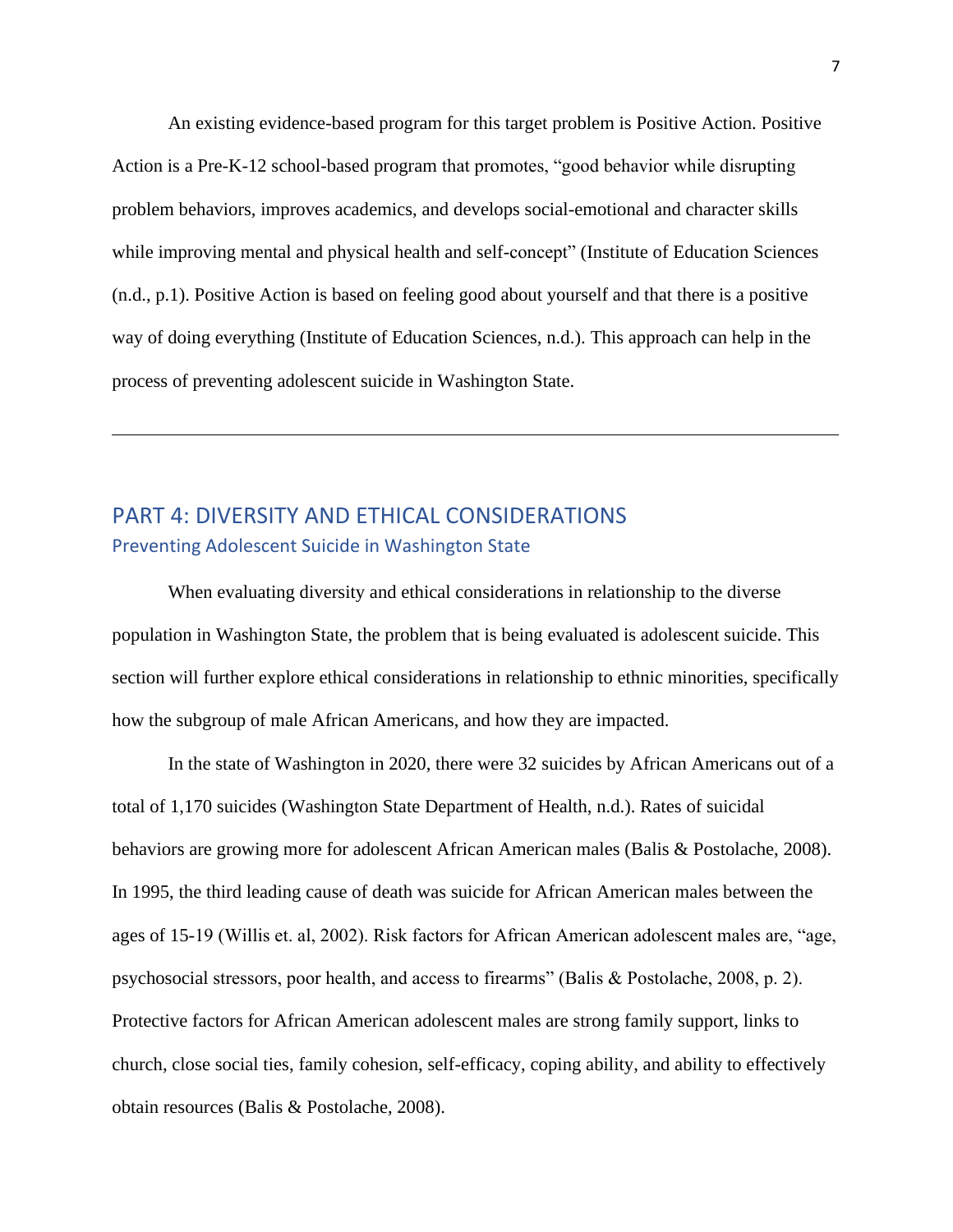Prevention programs for African American adolescent males can help increase cultural relevancy in multiple ways. These programs should be incorporated internally and externally of school. First, their needs to be a strong support system for African American adolescent males at home and/or in the community that allows them to build a strong foundation, allowing them to thrive and prosper in society. Second, within school, there should be counselors and support staff that not only can relate to students, but also help them feel a sense of belonging. Based off the research that was conducted, by identifying the risk and protective factors, this allows to create prevention programs that can have a positive impact on African American adolescent males.

The core ethical considerations in prevention programming for adolescent suicide in Washington State are best addressed through the 2014 ACA Code of Ethics. First, in order to be able to advocate for at an individual, groups, institutional, and societal level, you have to gain consent, according to Section A.7.b. (ACA, 2014). Also, since we are working with adolescent clients, there is a limit to confidentiality that needs to be expressed to both the client and their guardian, according to Section B.5. (ACA, 2014). A counselor cannot discriminate against a client based on, "age, culture, disability, ethnicity, race, religion/spirituality, gender, gender identity, sexual orientation, marital/ partnership status, language preference, socioeconomic status, immigration status, or any basis proscribed by law" (ACA, 2014, p. 9), according to Section C.5. Counselors must demonstrate cultural sensitivity towards their clients, according to Section E.5.b. (ACA, 2014). Lastly, counselors take into consideration multicultural issues and diversity in assessments, according to Section E. 8. (ACA, 2014).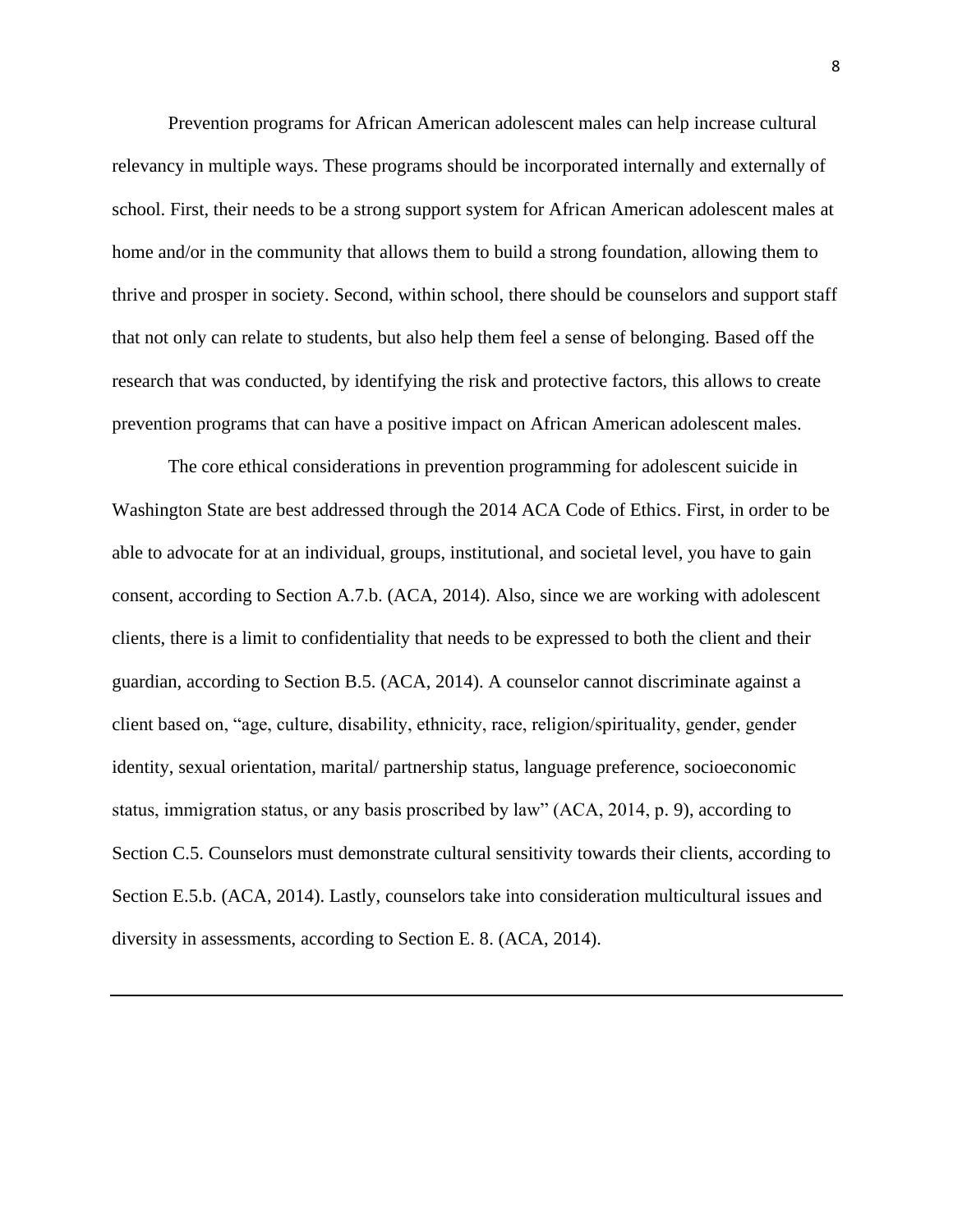### PART 5: ADVOCACY Preventing Adolescent Suicide in Washington State

This section will first cover barriers and advocacy actions to addressing the target problem at an institutional, community, and public policy level, to prevent adolescent suicide in Washington State.

The barriers to preventing adolescent suicide in Washington State will be explored at an institutional, community, and public policy level. At an institutional level, like schools, there are barriers to accessing mental health support which include, "difficulties in identifying and communicating distress, stigmatizing beliefs, shame, a preference for self-reliance, and anticipation that help will be difficult to access" (Salaheddin & Mason, 2016, p. 687). One advocacy action to take to prevent adolescent suicide in Washington State is by first acknowledging these barriers and empowering adolescents in institutions, like schools, for equality, but also providing them with resources to have their needs met to feel less stigmatized or shameful.

The barriers to preventing adolescent suicide in Washington State at a community level represented through the "spoken and unspoken norms, value, and regulations that are embedded in society" (Multicultural and Social Justice Counseling Competencies, 2015, p. 13). These barriers revolve around access to mental health providers within Washington State. For example, the ratio of population to mental health providers is 300:1 (County Health Rankings & Roadmaps, 2018). Their needs to be more health care providers within Washington State to help prevent adolescent suicide. Since there might be a lack of health care providers within Washington State, their needs to be innovative ways to accommodate for adolescent needs. For example, group counseling in a school setting or telehealth counseling before or after school to help prevent adolescent suicide with Washington State.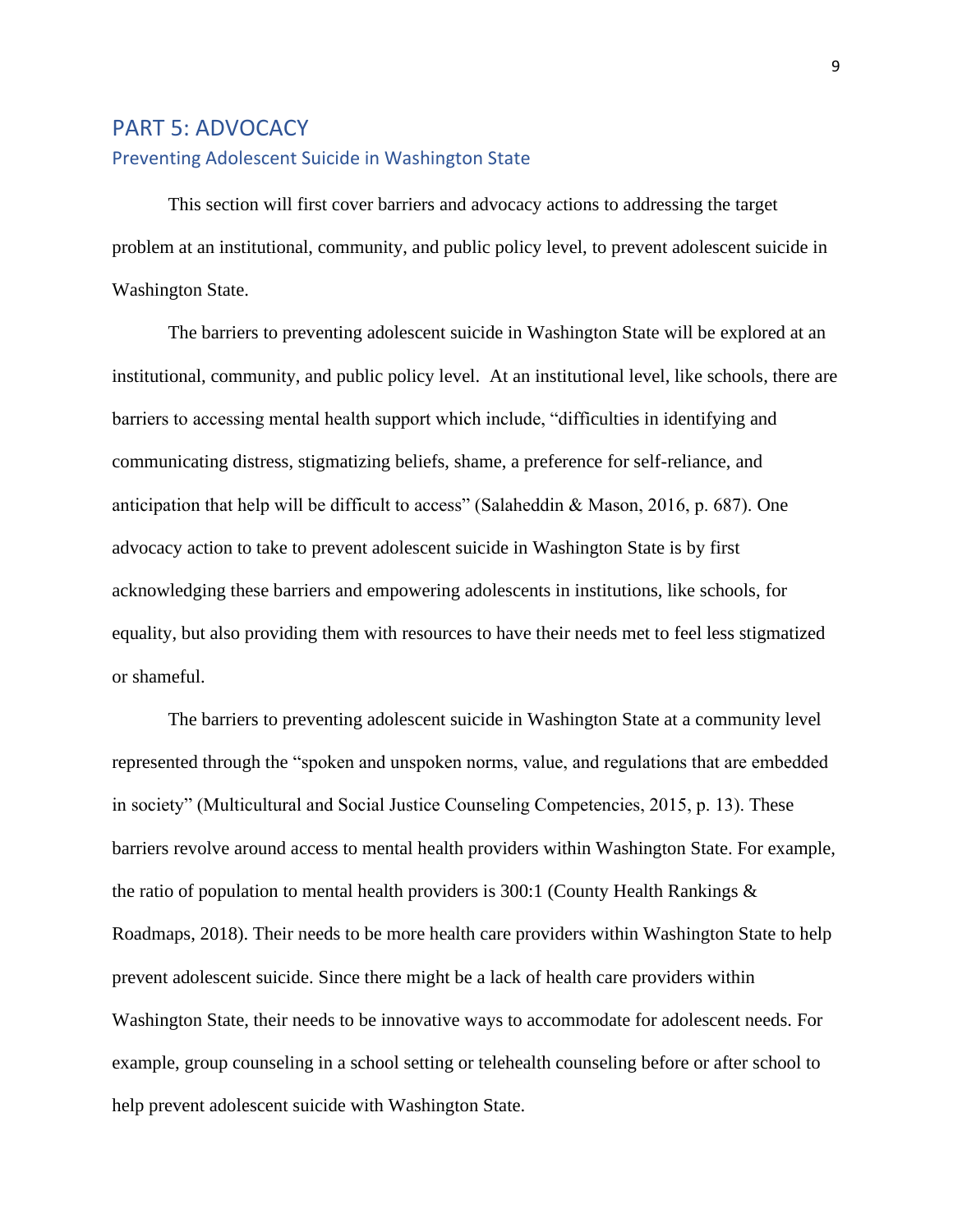There are barriers preventing adolescent suicide in Washington State at the public policy level that reflect local, state, and federal laws and policies. The government cut funds during the Great Recession for behavioral health, but when the COVID-19 Pandemic hit, this crisis increased tremendously to the point to where 67% of ER visits are from youth that are experiencing mental health crisis (Romero, 2021). I would conduct research to better understand the reasons the need for mental health resources have tremendously gone up after the government cut funds after the Great Recession and the impact the new budget for behavioral health care in Washington State during COVID-19 Pandemic has on adolescents. Then I would advocate for positive change to help prevent adolescent suicide in Washington State.

#### REFERENCES

- American Counseling Association (2014). 2014 ACA Code of Ethics. https://www.counseling.org/Resources/aca-code-of-ethics.pdf
- Assistant Secretary for Public Affairs (ASPA). (2021). *Facts about bullying*. StopBullying.gov. https://www.stopbullying.gov/resources/facts#\_Fast\_Facts.
- Balis, T., & Postolache, T. T. (2008). Ethnic Differences in Adolescent Suicide in the United States. International journal of child health and human development: IJCHD, 1(3), 281– 296.
- CDC. (n.d.). *The social-ecological model: A framework for violence prevention.*  https://www.cdc.gov/violenceprevention/about/social-ecologicalmodel.html
- County Health Rankings & Roadmaps (2018). How healthy is your community? *Robert Wood Johnson Foundation.*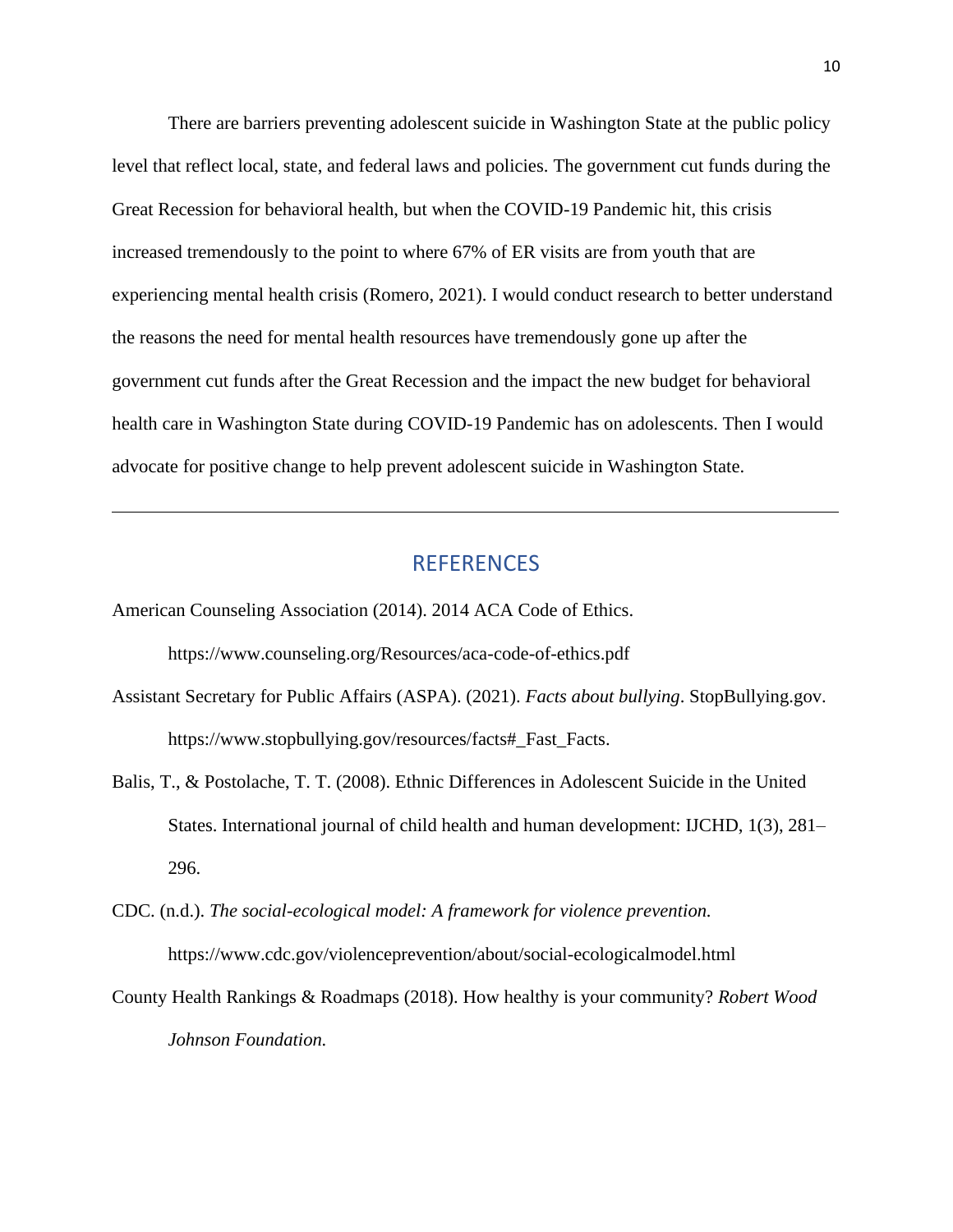https://www.countyhealthrankings.org/sites/default/files/media/document/CHR2021\_WA .pdf

- DiGregorio, T. (n.d.). Disease prevention and healthy lifestyles. Factors That Influence Violence Disease Prevention and Healthy Lifestyles. https://courses.lumenlearning.com/sunymonroecc-hed110/chapter/factors-that-influence-violence/.
- Farrington, D., & Ttofi, M. (2009). How to Reduce School Bullying. Victims & Offenders, 4(4), 321–326.<https://doi-org.ezp.waldenulibrary.org/10.1080/15564880903227255>

Institute of Education Sciences (n.d.). *What works clearinghouse.*

https://ies.ed.gov/ncee/wwc/Intervention/208

https://datacenter.kidscount.org/data/tables/4415-k-12-enrollment-by-race-ethnicity-publicschools#detailed/2/any/false/2043,1769,1696,1648,1603,1539,1381,1246,1124,1021/227 3,172,133,3,4100,2274,107,169,13/10079,10080.

Multiculutral and Social Justice Counseling Competencies. (2015).

http://www.counseling.org/docs/default-source/competencies/multicultural-and-socialjustice-counseling-competencies.pdf?sfvrsn=20

- National Cancer Institute (2005). *Theory at a glance: A guide for health promotion practice.* Washington, DC: U.S. Department of Health and Human Services: National Institutes of Health. https://cancercontrol.cancer.gov/sites/default/files/2020-06/theory.pdf
- *Pacific northwest suicide PREVENTION Resource Center*. Harborview Injury Prevention and Research Center. (2020).
	- https://hiprc.org/outreach/suicide/#:~:text=Youth%20and%20Suicide&text=18%20perce nt%20of%20Washington%2010th,each%20week%20in%20Washington%20State.

Positive Action. (n.d.). https://www.positiveaction.net.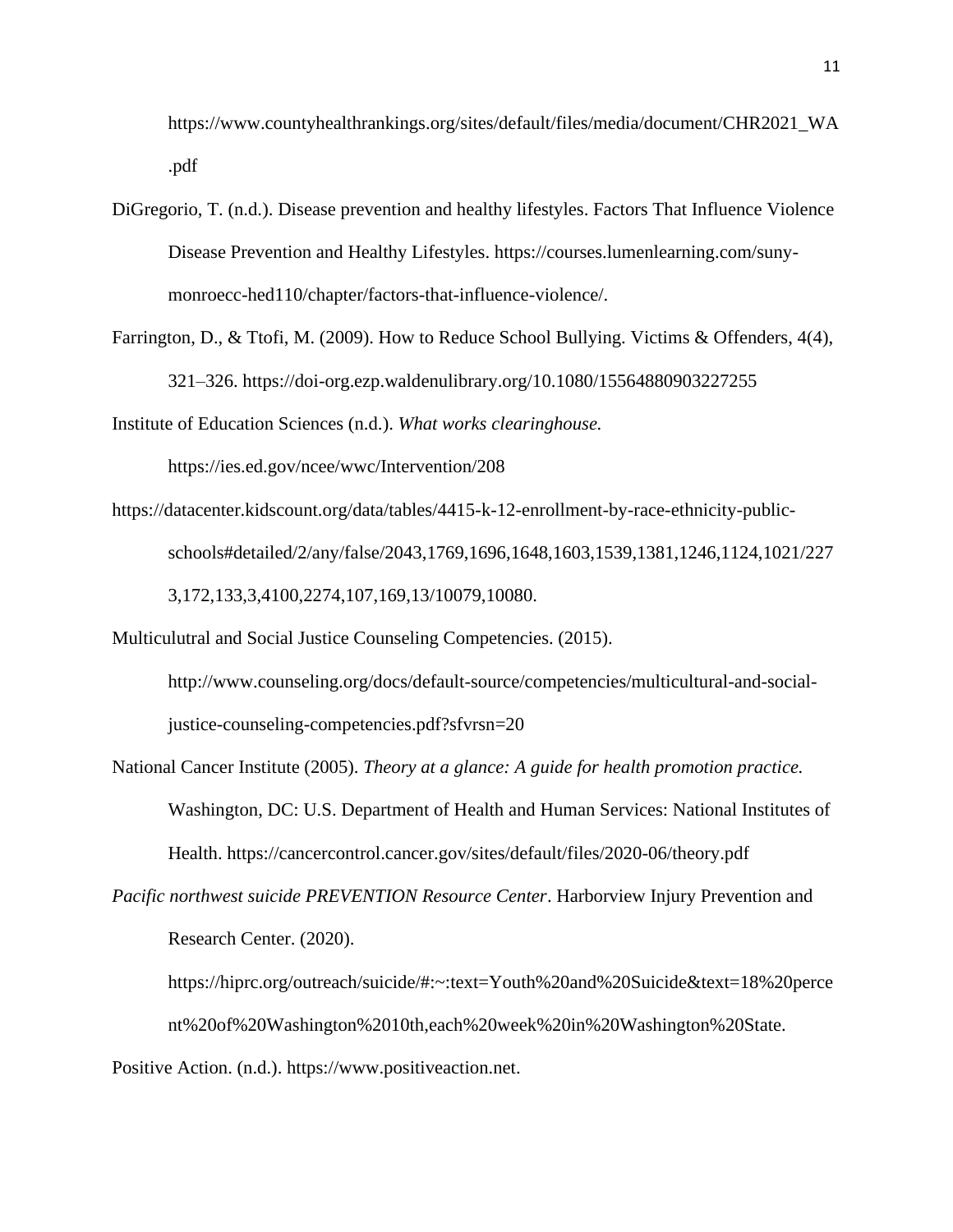- Rey, L., Quintana-Orts, C., Mérida-López, S., & Extremera, N. (2019). Being bullied at school: Gratitude as potential protective factor for suicide risk in adolescents. Frontiers in Psychology, 10. https://doi-org.ezp.waldenulibrary.org/10.3389/fpsyg.2019.00662
- Romero, R. (2021). Washington state expands budget for Behavioral Health Care.king5.com. https://www.king5.com/article/news/health/washington-state-legislature-expandsfunding-for-behavioral-health-substance-use-disorder-treatment/281-de8da155-23ec-4a40-b130-bb86bd80bc07.
- Salaheddin, K. & Mason, B. (2016). Identifying barriers to mental health help-seeking among young adults in the UK: A Cross-sectional survey. British Journal of General Practice. Retrieved October 14, 2021, from https://bjgp.org/content/66/651/e686.
- Substance Abuse and Mental Healht Services Administration (SAMHSA): Risk and Protective Factors. https://www.samhsa.gov/sites/default/files/20190718-samhsa-risk-protectivefactors.pdf
- Suicide prevention. Washington State Department of Health. (n.d.). https://www.doh.wa.gov/YouandYourFamily/InjuryandViolencePrevention/SuicidePreve ntion.
- Suicide in Washington presentation. Washington State Department of Health. (n.d.). https://www.doh.wa.gov/Portals/1/Documents/Pubs/140-254-SuicideInWA.pdf.
- Whitlock, J., Wyman, P. A., & Moore, S. R. (2014). Connectedness and suicide prevention in adolescents: pathways and implications. Suicide & Life-Threatening Behavior, 44(3), 246–272.<https://doi-org.ezp.waldenulibrary.org/10.1111/sltb.12071>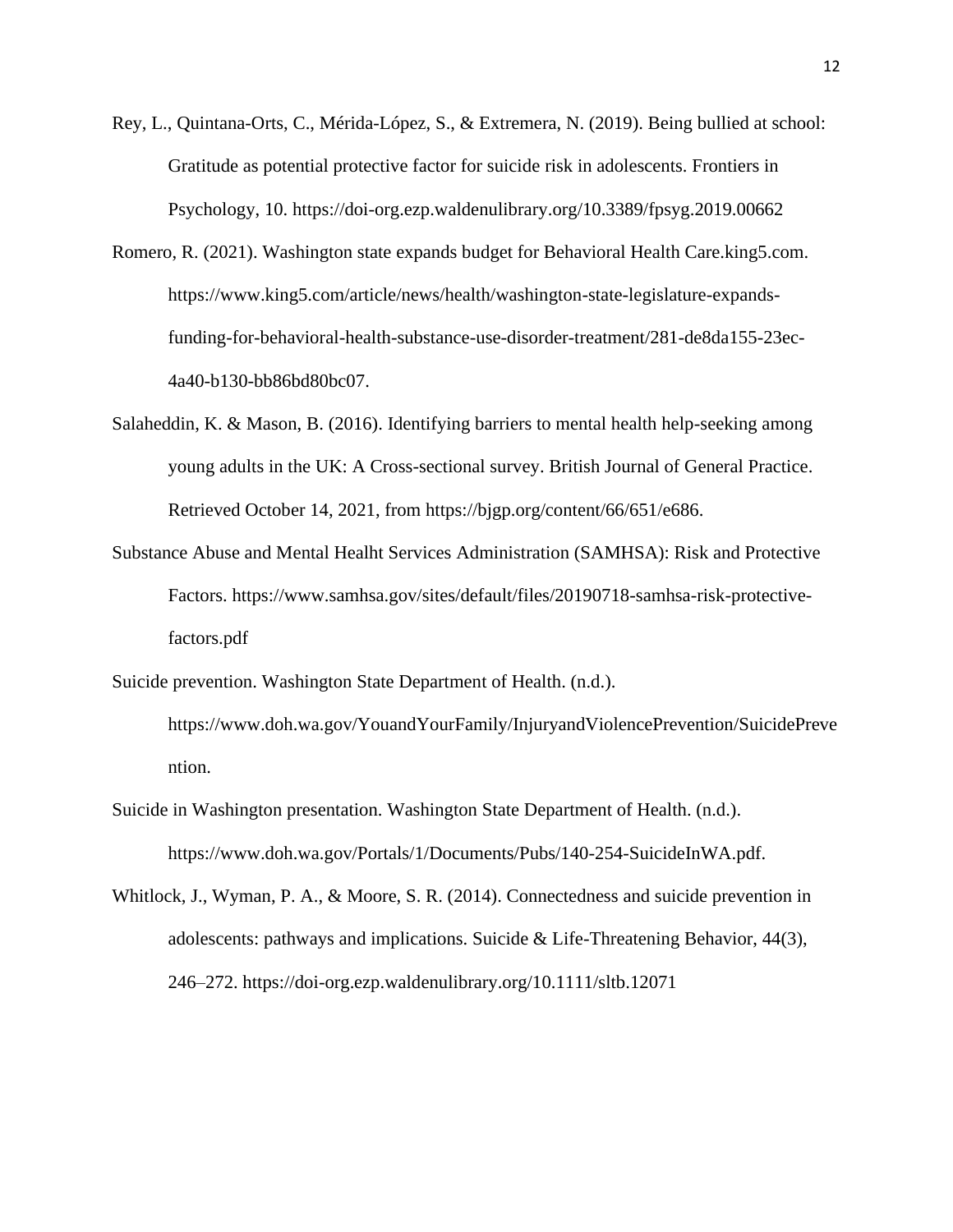Willis, L. A., Coombs, D. W., Cockerham, W. C., & Frison, S. L. (2002). Ready to die: A postmodern interpretation of the increase of African-American adolescent male suicide. Social Science & Medicine, 55(6), 907-920.

# SCHOLARWORKS CONTRIBUTOR AGREEMENT

#### **ScholarWorks Publication Consideration**

ScholarWorks makes the intellectual output of the Walden University community publicly available to the wider world. By highlighting the scholarly and professional activities of our students and faculty, ScholarWorks' rich repository encourages new ideas, preserves past knowledge, and fosters new connections to improve human and social conditions.

If you would like your portfolio from your Counseling 6785 course to be considered for submission to ScholarWorks, please review the ScholarWorks Contributor Agreement below and agree to the terms and conditions.

Acceptance of the policies and terms of the ScholarWorks Contributor agreement

- will not impact your grade
- will not guarantee publication

#### **ScholarWorks Contributor Agreement**

To administer this repository and preserve the contents for future use, *ScholarWorks* requires certain permissions from you, the contributor. By making a submission to *ScholarWorks*, you are accepting the terms of this license. However, you do not give up the copyright to your work. You do not give up the right to submit the work to publishers or other repositories.

By including an email contact below, you hereby grant Walden a limited license to review the Submission for the purposes of review of scholarly content; to distribute the Submission to the public on the Website; to make and retain copies of the Submission; and to archive the